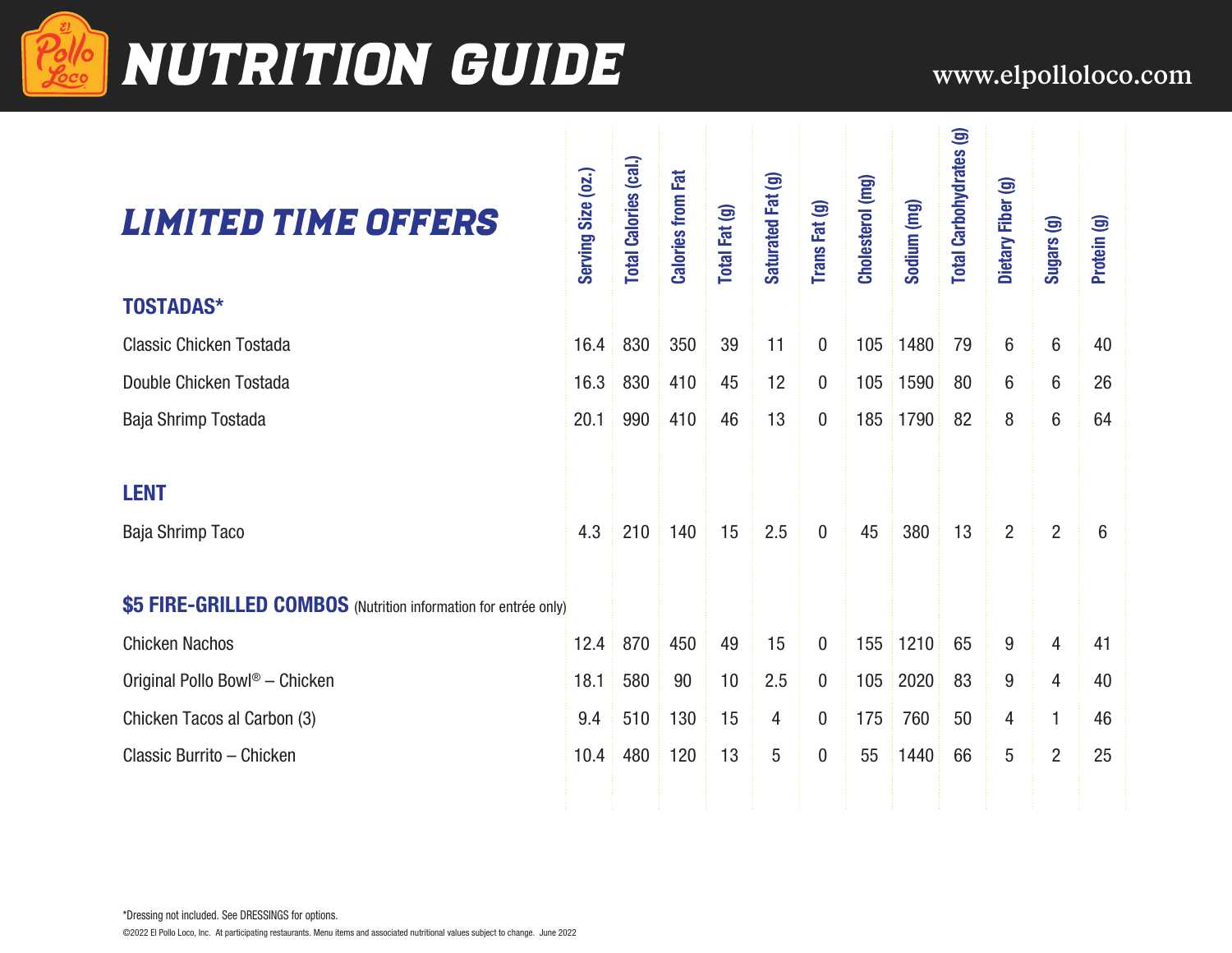

## **Pollo NUTRITION GUIDE** www.elpolloloco.com

### El Pollo Loco Menu

#### **FIRE-GRILLED CHICKEN**

#### **SIDES** (small)

| EL POLLO LOGO MENU                    | Serving Size (02.) | <b>Total Calories (cal.)</b> | <b>Calories from Fat</b> | Total Fat (g)    | Saturated Fat (g) | Trans Fat (g)    | Cholesterol (mg) | Sodium (mg) | <b>Total Carbohydrates (g)</b> | Dietary Fiber (g) | Sugars (g)       | Protein (g)    |
|---------------------------------------|--------------------|------------------------------|--------------------------|------------------|-------------------|------------------|------------------|-------------|--------------------------------|-------------------|------------------|----------------|
| <b>FIRE-GRILLED CHICKEN</b>           |                    |                              |                          |                  |                   |                  |                  |             |                                |                   |                  |                |
| Chicken Leg                           | 1.6                | 110                          | 70                       | $\overline{7}$   | $\overline{2}$    | 0                | 65               | 380         | $\mathbf 0$                    | 0                 | $\boldsymbol{0}$ | 11             |
| Chicken Wing                          | 1.3                | 70                           | 25                       | 3                | 1                 | 0                | 55               | 150         | 0                              | $\boldsymbol{0}$  | $\boldsymbol{0}$ | 10             |
| Chicken Thigh                         | 3.1                | 200                          | 110                      | 12               | 3.5               | $\overline{0}$   | 115              | 420         | $\overline{2}$                 | 0                 | $\mathbf 0$      | 21             |
| <b>Chicken Breast</b>                 | 4.3                | 200                          | 70                       | 8                | 2.5               | 0                | 120              | 820         | 0                              | 0                 | $\boldsymbol{0}$ | 34             |
| <b>SIDES</b> (small)                  |                    |                              |                          |                  |                   |                  |                  |             |                                |                   |                  |                |
| Pinto Beans                           | 6.0                | 140                          | 5                        | 0.5              | $\boldsymbol{0}$  | $\boldsymbol{0}$ | $\boldsymbol{0}$ | 460         | 25                             | 6                 | $\mathbf{1}$     | 9              |
| Charro Beans (Texas restaurants only) | 6.0                | 190                          | 50                       | 6                | 1.5               | 0                | 10               | 640         | 23                             | 6                 | 1                | 11             |
| Rice                                  | 4.5                | 160                          | 15                       | 1.5              | 0                 | 0                | $\mathbf 0$      | 600         | 33                             | $\mathbf 0$       | 1                | 3              |
| <b>Mashed Potatoes with Gravy</b>     | 6.0                | 100                          | 10                       | 1.5              | 0.5               | 0                | $\mathbf{0}$     | 450         | 20                             | $\overline{2}$    | 1                | 3              |
| Macaroni & Cheese                     | 6.0                | 310                          | 170                      | 19               | 10                | 0                | 25               | 870         | 24                             | 0                 | 4                | 9              |
| Loco Side Salad                       | 4.2                | 170                          | 130                      | 14               | 2.5               | 0                | 10               | 230         | 8                              | $\overline{2}$    | $\overline{2}$   | 3              |
| Coleslaw                              | 4.0                | 130                          | 90                       | 10               | 1.5               | 0                | 5                | 210         | 9                              | $\overline{2}$    | $\overline{7}$   |                |
| Corn                                  | 5.0                | 160                          | 50                       | 5                | 1                 | 0                | 0                | 420         | 24                             | 6                 | 12               | 4              |
| Broccoli                              | 3.0                | 30                           | $5\phantom{.0}$          | $\boldsymbol{0}$ | 0                 | 0                | $\mathbf 0$      | 30          | 6                              | 2                 | 1                | $\overline{2}$ |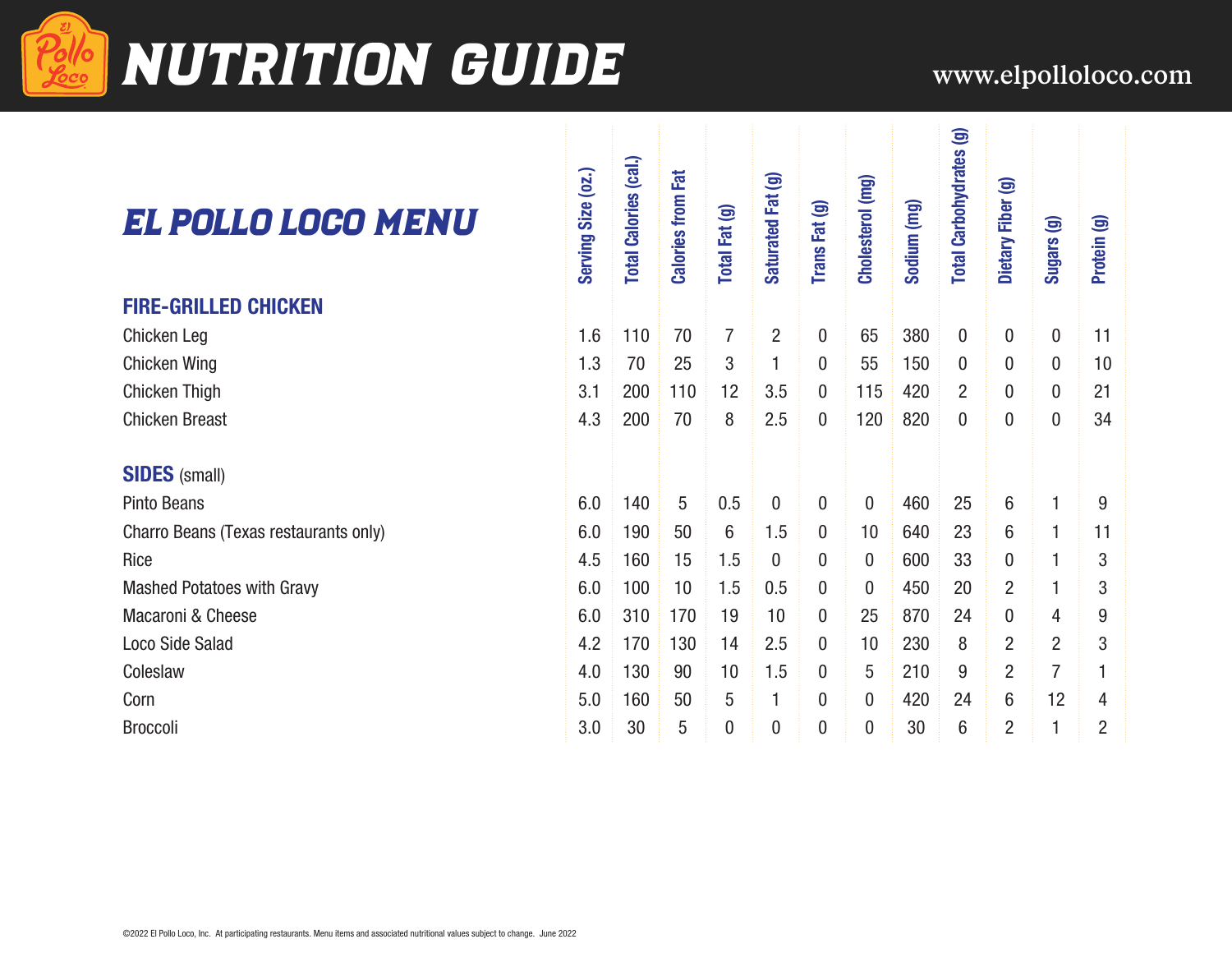

## **NUTRITION GUIDE** www.elpolloloco.com

### El Pollo Loco Menu

| EL POLLO LOGO MENU                             | Serving Size (oz.) | <b>Total Calories (cal.)</b> | <b>Calories from Fat</b> | Total Fat (g) | Saturated Fat (g) | Trans Fat (g)    | Cholesterol (mg) | Sodium (mg) | <b>Total Carbohydrates (g)</b> | Dietary Fiber (g) | Sugars (g)     | Protein (g)    |
|------------------------------------------------|--------------------|------------------------------|--------------------------|---------------|-------------------|------------------|------------------|-------------|--------------------------------|-------------------|----------------|----------------|
| <b>STARTERS</b>                                |                    |                              |                          |               |                   |                  |                  |             |                                |                   |                |                |
| Chicken Tortilla Soup (small)                  | 13.7               | 240                          | 80                       | 9             | 2.5               | 0                | 80               | 1100        | 19                             | $\mathbf{1}$      | 3              | 23             |
| Chicken Tortilla Soup (large)                  | 23.4               | 440                          | 150                      | 17            | 4.5               | 0                | 130              | 1880        | 34                             | $\overline{2}$    | 6              | 39             |
| Guacamole (side)                               | 3.4                | 110                          | 90                       | 10            | 1.5               | 0                | $\boldsymbol{0}$ | 300         | 8                              | 5                 | 1              | $\overline{2}$ |
| Queso (side)                                   | 3.2                | 160                          | 120                      | 14            | 8                 | 0                | 40               | 540         | 3                              | 0                 | 1              | 7              |
| Tortilla Chips (side)                          | 1.3                | 200                          | 100                      | 11            | $\overline{2}$    | $\boldsymbol{0}$ | $\bf{0}$         | 30          | 22                             | $\overline{2}$    | 1              | $\overline{2}$ |
| Chips & Guac (small)                           | 5.9                | 490                          | 280                      | 32            | 5                 | 0                | $\bf{0}$         | 350         | 49                             | 9                 | 3              | 6              |
| Chips & Guac (regular)                         | 11.8               | 990                          | 570                      | 63            | 10                | 0                | $\boldsymbol{0}$ | 700         | 98                             | 17                | 5              | 12             |
| Chips & Queso (small)                          | 5.7                | 540                          | 320                      | 36            | 12                | $\boldsymbol{0}$ | 40               | 590         | 45                             | 4                 | $\overline{2}$ | 11             |
| Chips & Queso (regular)                        | 11.4               | 1080                         | 640                      | 71            | 23                | 0.5              | 85               | 1180        | 90                             | 8                 | 5              | 22             |
| <b>POLLO FIT MENU</b>                          |                    |                              |                          |               |                   |                  |                  |             |                                |                   |                |                |
| Double Avocado Salad (7g Net Carbs) - Chicken* | 13.3               | 350                          | 110                      | 12            | 3.5               | 0                | 160              | 840         | 12                             | 5                 | 6              | 51             |
| Double Avocado Salad (8g Net Carbs) - Shrimp*  | 13.2               | 360                          | 220                      | 25            | 4                 | 0                | 160              | 1070        | 15                             | 5                 | 6              | 21             |
| Keto Burrito (9g Net Carbs)                    | 11.6               | 510                          | 260                      | 29            | $\overline{7}$    | 0                | 185              | 1500        | 30                             | 21                | $\overline{2}$ | 52             |
| Chicken Tortilla Soup (small)                  | 13.7               | 240                          | 80                       | 9             | 2.5               | 0                | 80               | 1100        | 19                             | 1                 | 3              | 23             |
| Chicken Tortilla Soup (large)                  | 23.4               | 440                          | 150                      | 17            | 4.5               | 0                | 130              | 1880        | 34                             | $\overline{2}$    | 6              | 39             |
|                                                |                    |                              |                          |               |                   |                  |                  |             |                                |                   |                |                |

#### **STARTERS**

#### **POLLO FIT MENU**

\*Dressing not included. See DRESSINGS for options. Shrimp menu items available in Houston and Lafayette area restaurants only.

©2022 El Pollo Loco, Inc. At participating restaurants. Menu items and associated nutritional values subject to change. June 2022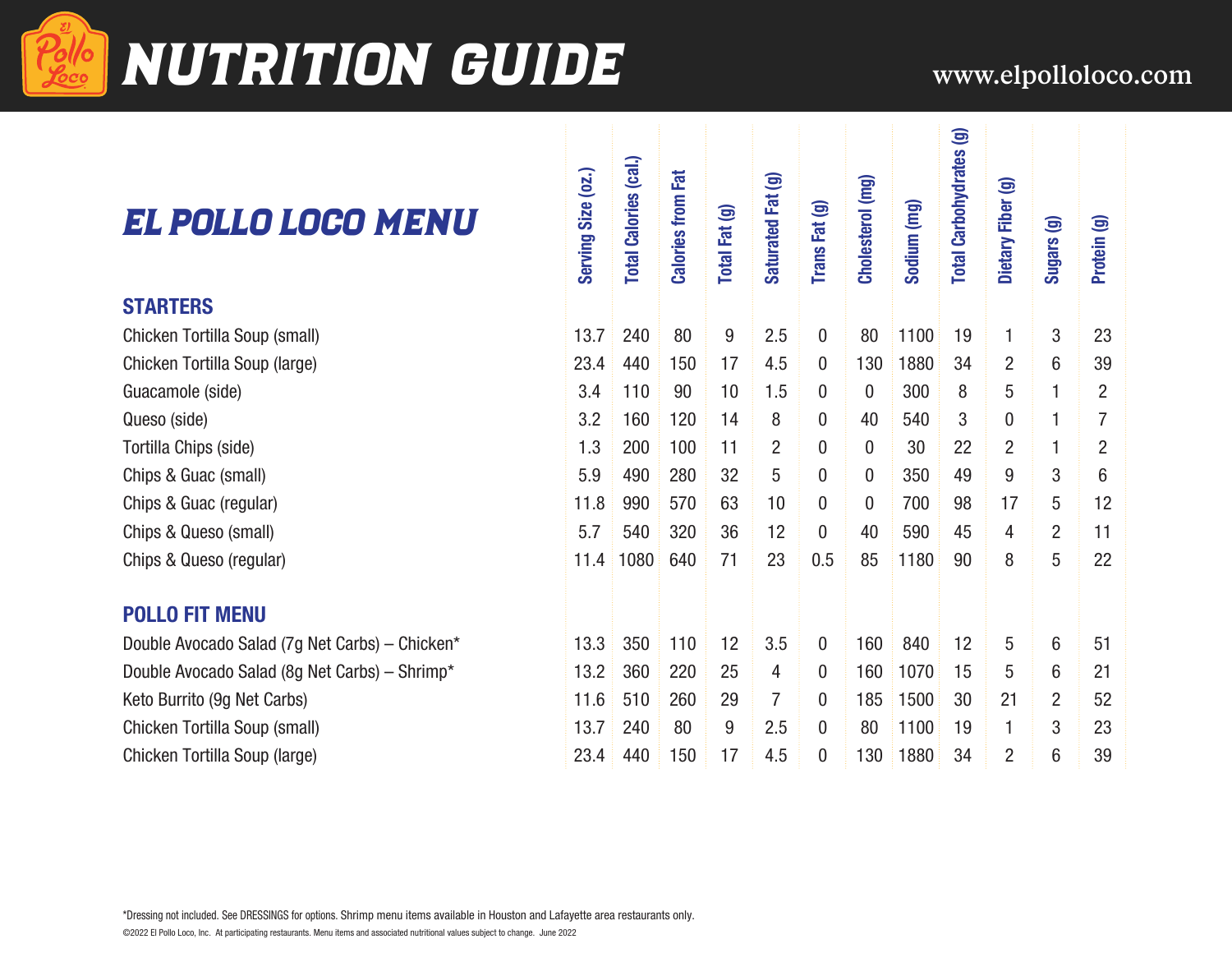

## **EXUTRITION GUIDE** www.elpolloloco.com

 $tes(9)$ 

### EL POLLO LOCO MEI

| EL POLLO LOGO MENU                         | Serving Size (oz.) | <b>Total Calories (cal.)</b> | <b>Calories from Fat</b> | Total Fat (g) | Saturated Fat (g) | Trans Fat (g) | Cholesterol (mg) | Sodium (mg) | <b>Total Carbohydrates (g)</b> | Dietary Fiber (g) | Sugars (g)     | Protein (g) |  |
|--------------------------------------------|--------------------|------------------------------|--------------------------|---------------|-------------------|---------------|------------------|-------------|--------------------------------|-------------------|----------------|-------------|--|
| <b>BOWLS</b>                               |                    |                              |                          |               |                   |               |                  |             |                                |                   |                |             |  |
| Original Pollo Bowl <sup>®</sup> - Chicken | 18.1               | 580                          | 90                       | 10            | 2.5               | $\mathbf 0$   | 105              | 2020        | 83                             | 9                 | 4              | 40          |  |
| Original Pollo Bowl <sup>®</sup> - Shrimp  | 18.1               | 550                          | 110                      | 13            | $\overline{2}$    | $\mathbf{0}$  | 80               | 1980        | 84                             | 8                 | 4              | 24          |  |
| Double Bowl - Chicken                      | 24.1               | 930                          | 290                      | 33            | 13                | 0.5           | 250              | 2660        | 87                             | 11                | 5              | 74          |  |
| Double Bowl - Shrimp                       | 24.1               | 860                          | 340                      | 38            | 11                | 0.5           | 195              | 2590        | 89                             | 11                | 5              | 41          |  |
| Grande Avocado Bowl - Chicken              | 22.1               | 790                          | 240                      | 27            | 11                | 0.5           | 145              | 2260        | 90                             | 12                | $\overline{7}$ | 49          |  |
| Grande Avocado Bowl - Shrimp               | 22.0               | 760                          | 260                      | 29            | 10                | 0.5           | 115              | 2230        | 91                             | 12                | $\overline{7}$ | 33          |  |
| <b>BURRITOS</b>                            |                    |                              |                          |               |                   |               |                  |             |                                |                   |                |             |  |
| Queso Blanco Burrito - Chicken             | 17.6               | 870                          | 310                      | 35            | 13                | 0.5           | 200              | 2370        | 83                             | $\overline{7}$    | 3              | 58          |  |
| Queso Blanco Burrito - Shrimp              | 16.7               | 770                          | 330                      | 37            | 12                | 0.5           | 135              | 2190        | 84                             | $\overline{7}$    | 3              | 28          |  |
| <b>Chicken Tinga Burrito</b>               | 17.7               | 780                          | 270                      | 30            | 11                | 0.5           | 110              | 2250        | 87                             | 8                 | 6              | 42          |  |
| Avocado Burrito - Chicken                  | 17.4               | 920                          | 420                      | 46            | 15                | 1             | 205              | 1990        | 69                             | 9                 | 5              | 60          |  |
| Avocado Burrito - Shrimp                   | 16.5               | 830                          | 430                      | 48            | 14                | $\mathbf{1}$  | 140              | 1810        | 70                             | 8                 | 5              | 31          |  |
| Chipotle Avocado Burrito - Chicken         | 18.3               | 940                          | 360                      | 40            | 16                | $\mathbf{1}$  | 210              | 2240        | 84                             | 8                 | 4              | 61          |  |
| Chipotle Avocado Burrito - Shrimp          | 17.5               | 840                          | 380                      | 42            | 14                | 1             | 145              | 2060        | 85                             | 8                 | 4              | 32          |  |
| Classic Burrito - Chicken                  | 10.4               | 480                          | 120                      | 13            | 5                 | $\mathbf 0$   | 55               | 1440        | 66                             | 5                 | $\overline{2}$ | 25          |  |
| Classic Burrito - Shrimp                   | 10.3               | 530                          | 180                      | 20            | 6                 | $\mathbf 0$   | 90               | 1420        | 64                             | 4                 | 1              | 22          |  |
| <b>BRC Burrito</b>                         | 7.6                | 410                          | 100                      | 11            | 4.5               | $\mathbf 0$   | 15               | 1000        | 63                             | 4                 | 1              | 13          |  |
| Keto Burrito (9g Net Carbs)                | 11.6               | 510                          | 260                      | 29            | $\overline{7}$    | $\mathbf{0}$  | 185              | 1500        | 30                             | 21                | 3              | 52          |  |

\*Dressing not included. See DRESSINGS for options. Shrimp menu items available in Houston and Lafayette area restaurants only.

©2022 El Pollo Loco, Inc. At participating restaurants. Menu items and associated nutritional values subject to change. June 2022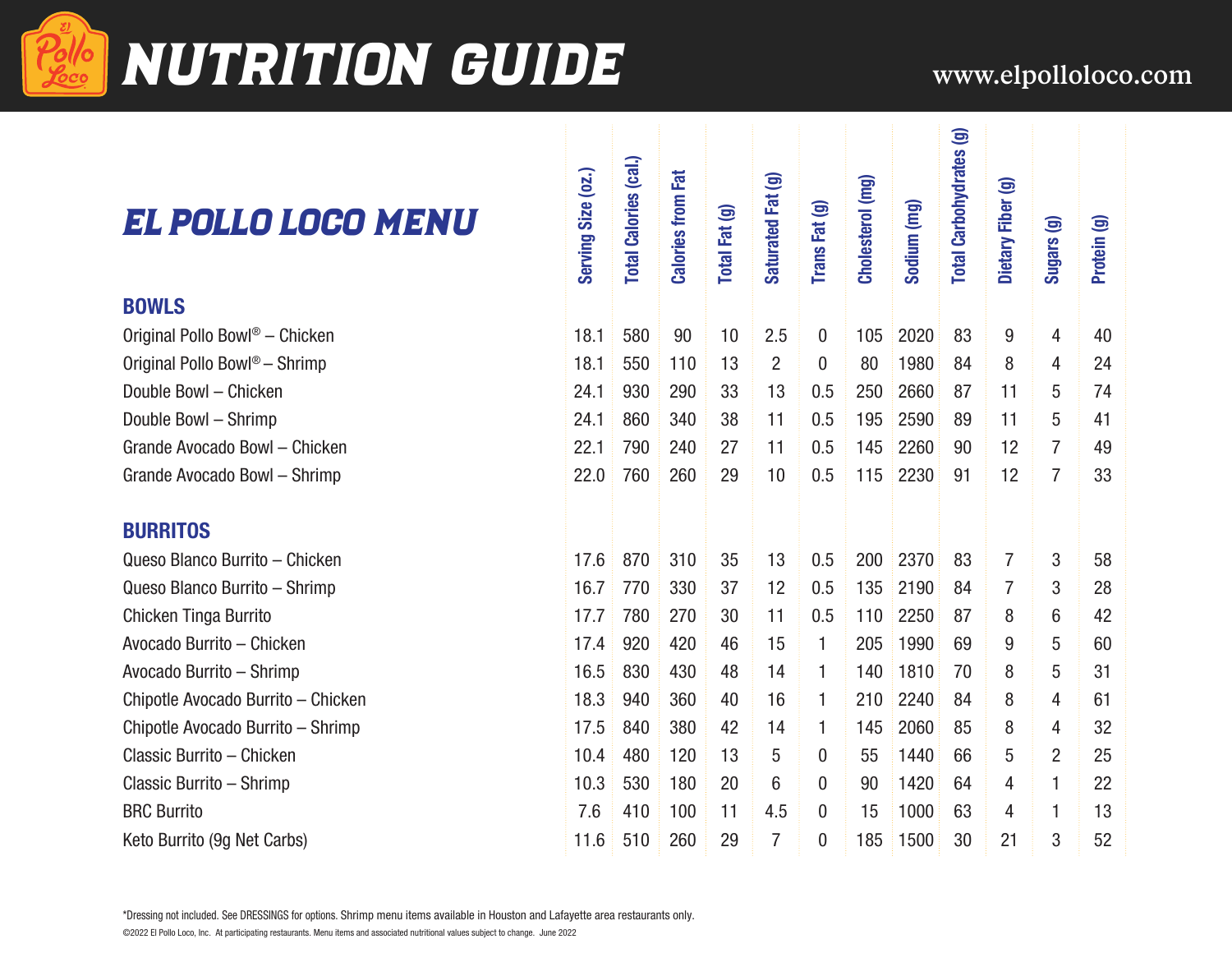

## NUTRITION GUIDE WWW.elpolloloco.com

### El Pollo Loco Menu

#### **TOSTADAS\***

### **STREET TACOS**

#### **DESSERT**

| Protein (g) |
|-------------|
|             |
| 40          |
| 26          |
| 64          |
| 35          |
|             |
| 15          |
| 6           |
| 24          |
| 10          |
|             |
| 13          |
| 22          |
|             |
|             |
|             |
|             |

 $\pm$ 

©2022 El Pollo Loco, Inc. At participating restaurants. Menu items and associated nutritional values subject to change. June 2022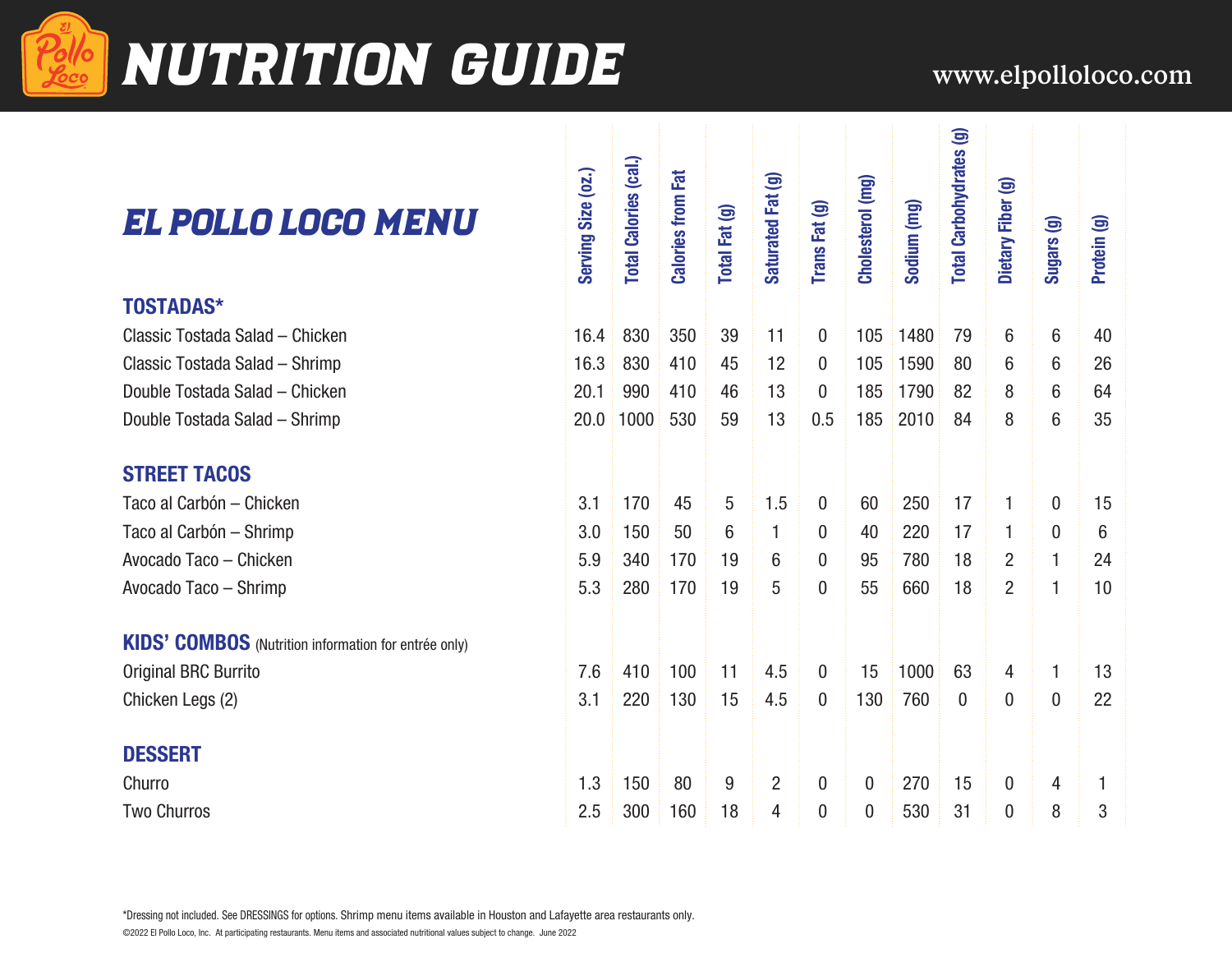

## **NUTRITION GUIDE** www.elpolloloco.com

### El Pollo Loco Menu

#### **DRESSINGS**

#### **SALSAS & MORE**

### **TORTILLAS**

| EL POLLO LOGO MENU              | Serving Size (oz.) | <b>Total Calories (cal.)</b> | 記<br><b>Calories from</b> | Total Fat (g)  | Saturated Fat (g) | Trans Fat (g)  | Cholesterol (mg) | Sodium (mg) | <b>Total Carbohydrates (g)</b> | Dietary Fiber (g) | Sugars (g)     | Protein (g) |  |
|---------------------------------|--------------------|------------------------------|---------------------------|----------------|-------------------|----------------|------------------|-------------|--------------------------------|-------------------|----------------|-------------|--|
| <b>DRESSINGS</b>                |                    |                              |                           |                |                   |                |                  |             |                                |                   |                |             |  |
| <b>Creamy Cilantro Dressing</b> | 3.0                | 310                          | 290                       | 33             | 5                 | $\mathbf 0$    | 20               | 490         | $\overline{2}$                 | $\boldsymbol{0}$  |                |             |  |
| Mexican Vinaigrette             | 3.0                | 400                          | 390                       | 44             | $\overline{7}$    | $\overline{0}$ | $\mathbf 0$      | 890         | 4                              | 1                 |                |             |  |
| <b>SALSAS &amp; MORE</b>        |                    |                              |                           |                |                   |                |                  |             |                                |                   |                |             |  |
| House Salsa (Mild)              | 1.3                | 5                            | $\overline{0}$            | 0              | $\mathbf{0}$      | $\mathbf 0$    | $\mathbf{0}$     | 135         | $\overline{2}$                 | 0                 |                | $\bf{0}$    |  |
| Pico de Gallo (Medium)          | 1.3                | 10                           | $\mathbf{0}$              | 0              | $\mathbf 0$       | $\overline{0}$ | 0                | 125         | $\overline{2}$                 | $\mathbf 0$       | 1              | 0           |  |
| Avocado Salsa (Hot)             | 1.3                | 20                           | 15                        | 1.5            | $\boldsymbol{0}$  | $\mathbf 0$    | 0                | 150         | 1                              | 1                 | 0              | 0           |  |
| Salsa Roja (Fiery)              | 1.3                | 15                           | 5                         | $\mathbf{0}$   | $\overline{0}$    | 0              | $\Omega$         | 190         | $\overline{2}$                 | $\mathbf 0$       |                | 0           |  |
| Sour Cream                      | 1.3                | 80                           | 60                        | $\overline{7}$ | 4.5               | $\bf{0}$       | 25               | 20          | 1                              | 0                 |                |             |  |
| Jalapeño Hot Sauce (packet)     | 0.3                | 5                            | $\mathbf{0}$              | $\mathbf{0}$   | $\mathbf 0$       | $\overline{0}$ | $\mathbf{0}$     | 110         | $\mathbf{1}$                   | $\boldsymbol{0}$  | $\overline{0}$ | $\bf{0}$    |  |
| <b>TORTILLAS</b>                |                    |                              |                           |                |                   |                |                  |             |                                |                   |                |             |  |
| 6" Flour Tortillas (2)          | 2.2                | 190                          | 50                        | 5              | $\overline{2}$    | $\overline{0}$ | $\mathbf{0}$     | 470         | 30                             | 1                 | $\mathbf 0$    | 4           |  |
| 6" Corn Tortillas (2)           | 1.8                | 100                          | 10                        |                | $\mathbf 0$       | 0              | 0                | 10          | 20                             | 3                 | 0              | 2           |  |
|                                 |                    |                              |                           |                |                   |                |                  |             |                                |                   |                |             |  |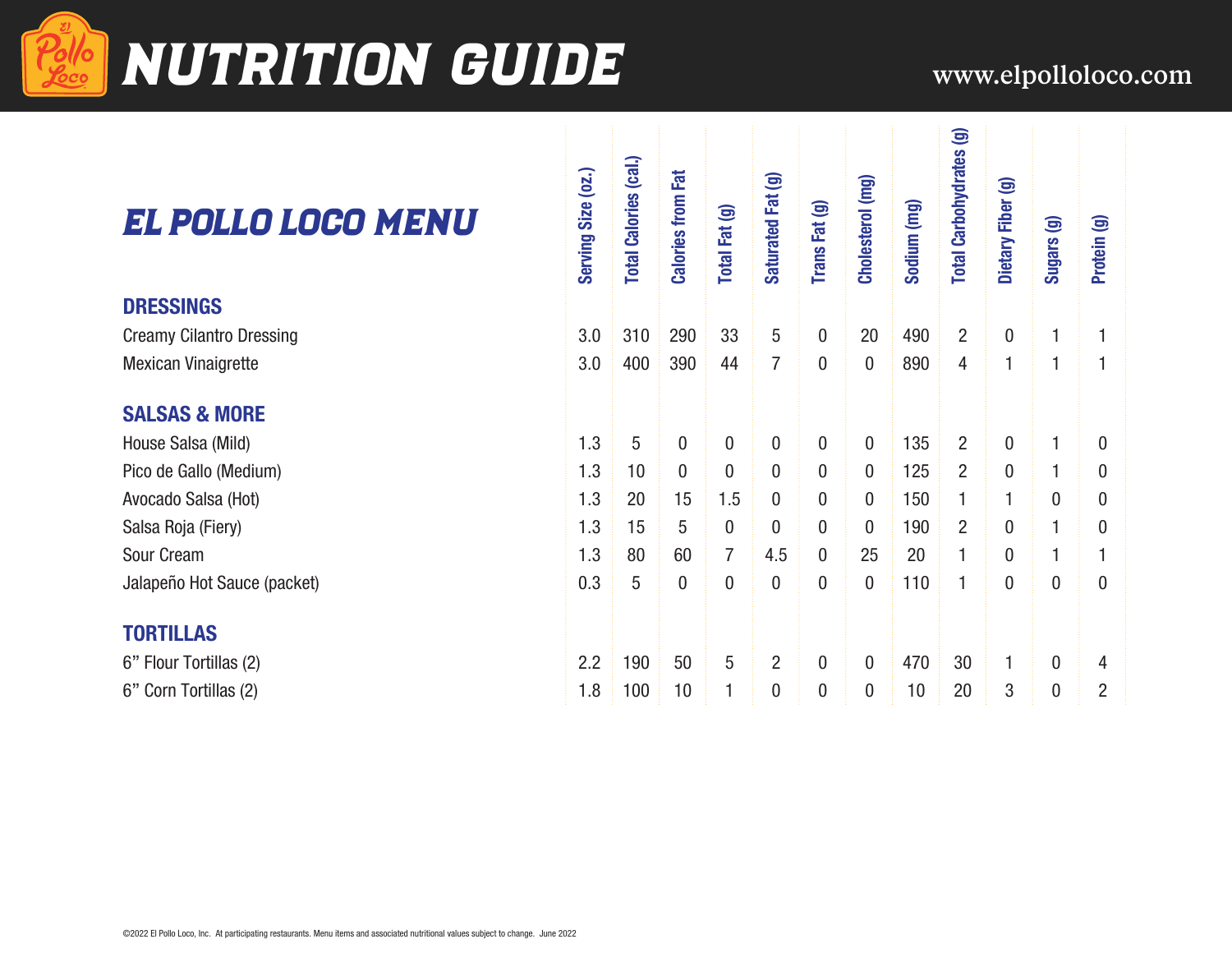

# Pollo NUTRITION GUIDE WWW.elpolloloco.com

tes (g)

### El Pollo Loco Menu

| EL POLLO LOGO MENU                             |         | Serving Size (oz.) | <b>Total Calories (cal.)</b> | <b>Calories from Fat</b> | Total Fat (g)    | Saturated Fat (g) | Trans Fat (g)    | Cholesterol (mg) | Sodium (mg) | <b>Total Carbohydrates (g)</b> | Dietary Fiber (g) | Sugars (g)       | Protein (g) |
|------------------------------------------------|---------|--------------------|------------------------------|--------------------------|------------------|-------------------|------------------|------------------|-------------|--------------------------------|-------------------|------------------|-------------|
| <b>DRINKS**</b>                                |         |                    |                              |                          |                  |                   |                  |                  |             |                                |                   |                  |             |
| Cherry Coke®                                   | Regular | 21.1               | 180                          | $\pmb{0}$                | $\bf{0}$         | $\boldsymbol{0}$  | $\pmb{0}$        | $\boldsymbol{0}$ | 0           | 49                             | $\boldsymbol{0}$  | 49               | 0           |
|                                                | Large   | 32.6               | 280                          | $\boldsymbol{0}$         | 0                | $\mathbf{0}$      | $\mathbf 0$      | 0                | 5           | 76                             | 0                 | 76               | 0           |
| Coca-Cola®                                     | Regular | 21.2               | 180                          | $\boldsymbol{0}$         | 0                | 0                 | $\mathbf 0$      | 0                | 10          | 48                             | 0                 | 48               | 0           |
|                                                | Large   | 32.2               | 270                          | $\mathbf{0}$             | $\boldsymbol{0}$ | $\mathbf{0}$      | $\mathbf 0$      | $\boldsymbol{0}$ | 15          | 73                             | 0                 | 73               | 0           |
| Diet Coke®                                     | Regular | 20.7               | $\boldsymbol{0}$             | $\boldsymbol{0}$         | $\boldsymbol{0}$ | $\boldsymbol{0}$  | $\mathbf 0$      | $\boldsymbol{0}$ | 20          | $\boldsymbol{0}$               | $\boldsymbol{0}$  | $\mathbf 0$      | 0           |
|                                                | Large   | 32.1               | $\boldsymbol{0}$             | $\mathbf 0$              | $\boldsymbol{0}$ | $\mathbf 0$       | $\boldsymbol{0}$ | $\mathbf 0$      | 30          | $\mathbf 0$                    | $\boldsymbol{0}$  | $\mathbf 0$      | 0           |
| Dr Pepper <sup>®</sup>                         | Regular | 21.6               | 190                          | $\boldsymbol{0}$         | 0                | 0                 | $\pmb{0}$        | $\boldsymbol{0}$ | 0           | 58                             | 0                 | 58               | 0           |
|                                                | Large   | 33.0               | 290                          | $\boldsymbol{0}$         | 0                | 0                 | $\pmb{0}$        | $\boldsymbol{0}$ | 5           | 88                             | 0                 | 88               | 0           |
| Diet Dr Pepper <sup>®*</sup>                   | Regular | 21.6               | $\boldsymbol{0}$             | $\mathbf 0$              | 0                | 0                 | $\pmb{0}$        | $\boldsymbol{0}$ | 95          | $\boldsymbol{0}$               | 0                 | $\boldsymbol{0}$ | 0           |
|                                                | Large   | 33.0               | $\overline{0}$               | $\mathbf 0$              | $\boldsymbol{0}$ | $\mathbf 0$       | $\mathbf 0$      | $\boldsymbol{0}$ | 140         | $\boldsymbol{0}$               | $\boldsymbol{0}$  | $\boldsymbol{0}$ | 0           |
| Barg's Root Beer®                              | Regular | 21.8               | 200                          | $\mathbf 0$              | $\overline{0}$   | $\boldsymbol{0}$  | $\mathbf 0$      | $\boldsymbol{0}$ | 45          | 54                             | 0                 | 54               | 0           |
|                                                | Large   | 33.6               | 310                          | $\mathbf{0}$             | $\overline{0}$   | $\overline{0}$    | $\mathbf 0$      | $\boldsymbol{0}$ | 70          | 83                             | $\boldsymbol{0}$  | 83               | 0           |
| Fanta <sup>®</sup> Orange                      | Regular | 21.5               | 160                          | $\boldsymbol{0}$         | 0                | 0                 | $\pmb{0}$        | 0                | 10          | 45                             | 0                 | 44               | 0           |
|                                                | Large   | 33.3               | 250                          | $\boldsymbol{0}$         | 0                | 0                 | $\pmb{0}$        | 0                | 15          | 70                             | 0                 | 68               | 0           |
| FUZE <sup>®</sup> Sweetened Raspberry Iced Tea | Regular | 21.7               | 110                          | $\boldsymbol{0}$         | 0                | 0                 | $\pmb{0}$        | 0                | 20          | 29                             | 0                 | 29               | 0           |
|                                                | Large   | 33.7               | 170                          | $\boldsymbol{0}$         | $\boldsymbol{0}$ | $\boldsymbol{0}$  | $\mathbf 0$      | $\boldsymbol{0}$ | 30          | 45                             | 0                 | 45               | 0           |
| Gold Peak® Fresh-Brewed Sweetened Iced Tea*    | Regular | 21.0               | 130                          | $\boldsymbol{0}$         | $\boldsymbol{0}$ | 0                 | $\pmb{0}$        | 0                | 30          | 33                             | 0                 | 33               | 0           |
|                                                | Large   | 32.6               | 210                          | $\overline{0}$           | $\overline{0}$   | $\overline{0}$    | $\overline{0}$   | $\overline{0}$   | 50          | 51                             | $\mathbf 0$       | 51               | 0           |